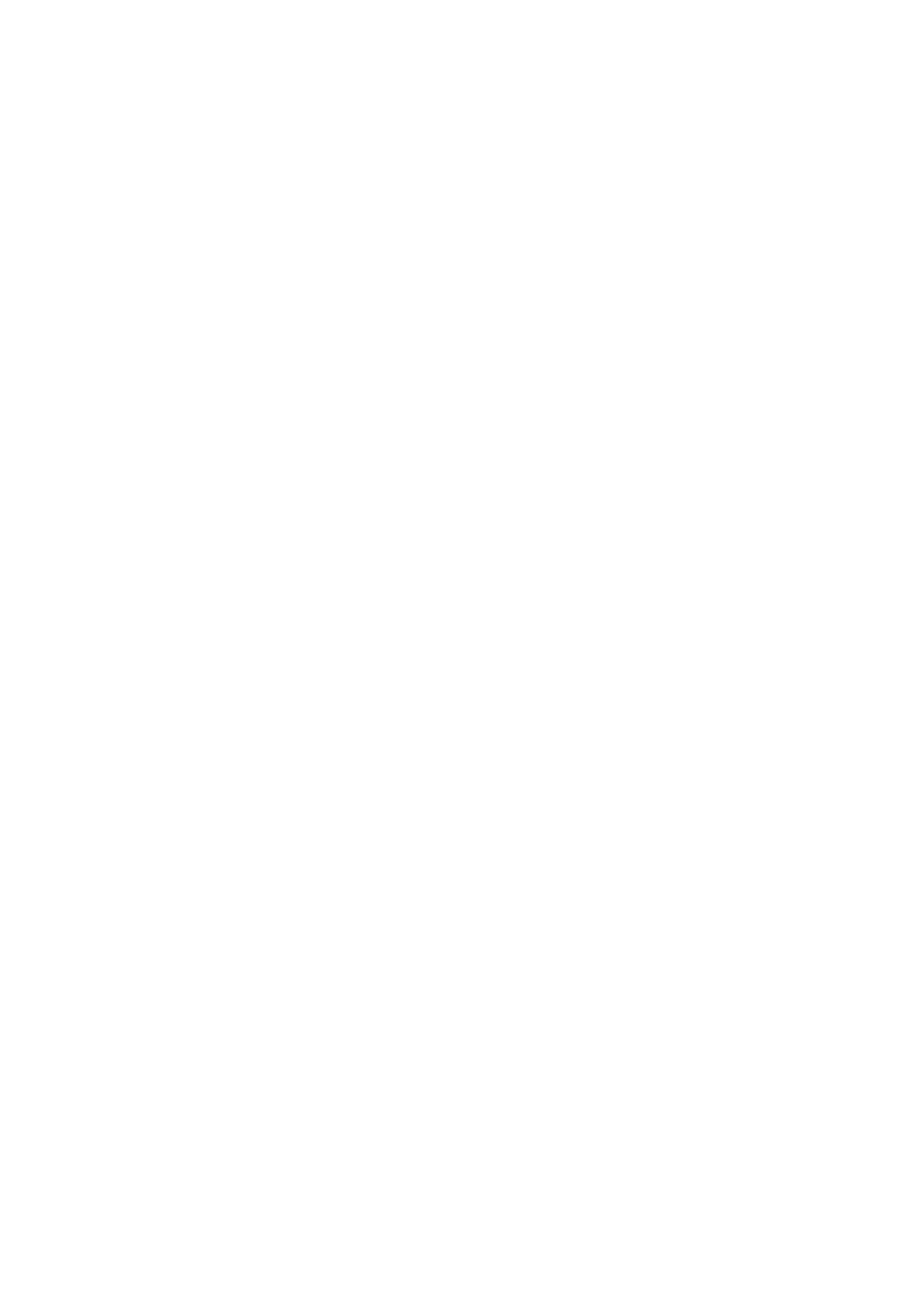## **FlexStar®**

# **(RT-)PCR Amplification Mix 1.5**

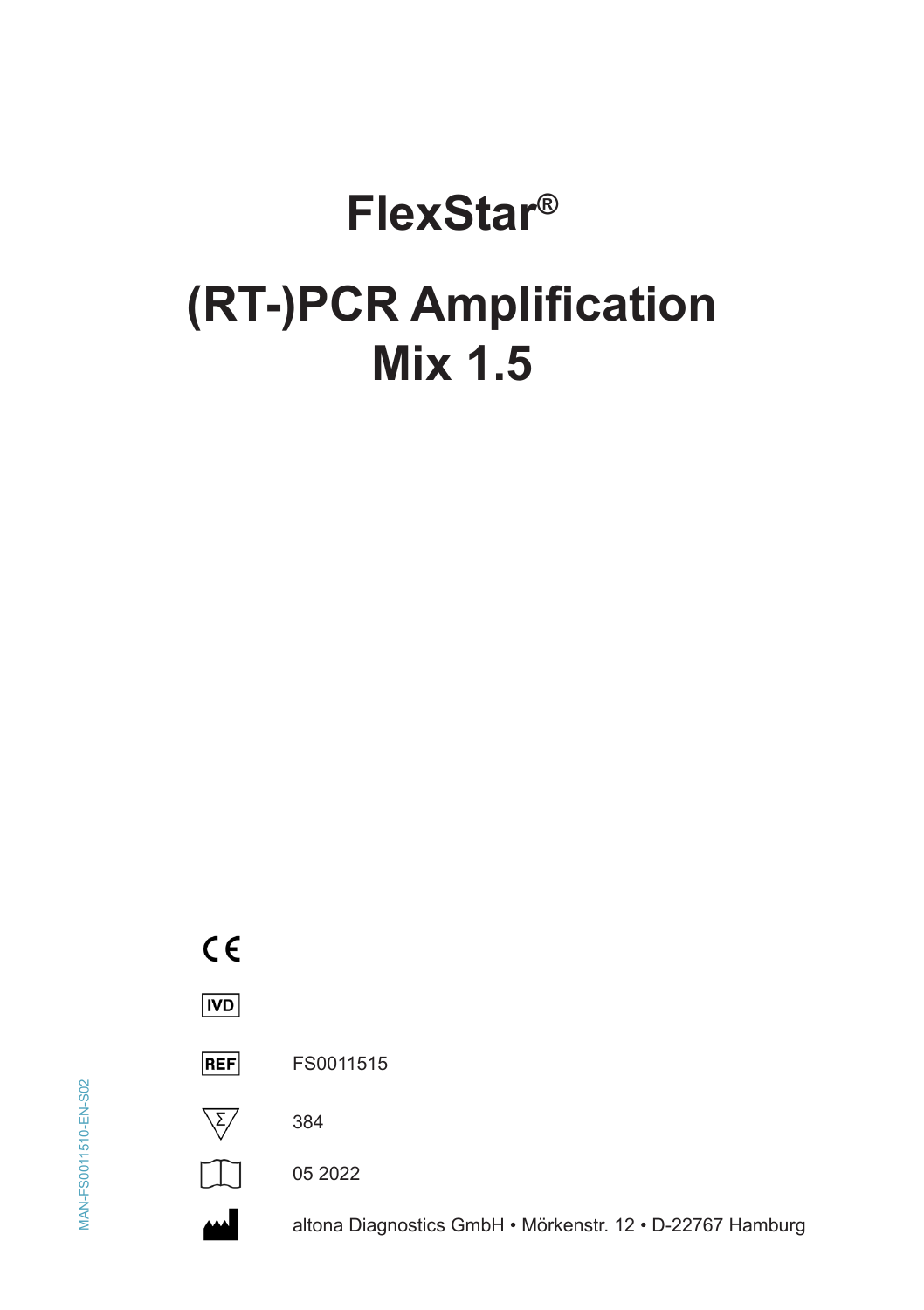## **Content**

| $\mathbf{1}$ .   |  |
|------------------|--|
| 2.               |  |
| 3.               |  |
| 4.<br>4.1<br>4.2 |  |
| 5.               |  |
| 6.               |  |
| 7.               |  |
| 8.               |  |
| 9.               |  |
| 9.1              |  |
| 9.2              |  |
| 10.              |  |
| 11.              |  |
| 12.              |  |
| 13.              |  |
| 14.              |  |
| 15.              |  |
| 16.              |  |
| 17.              |  |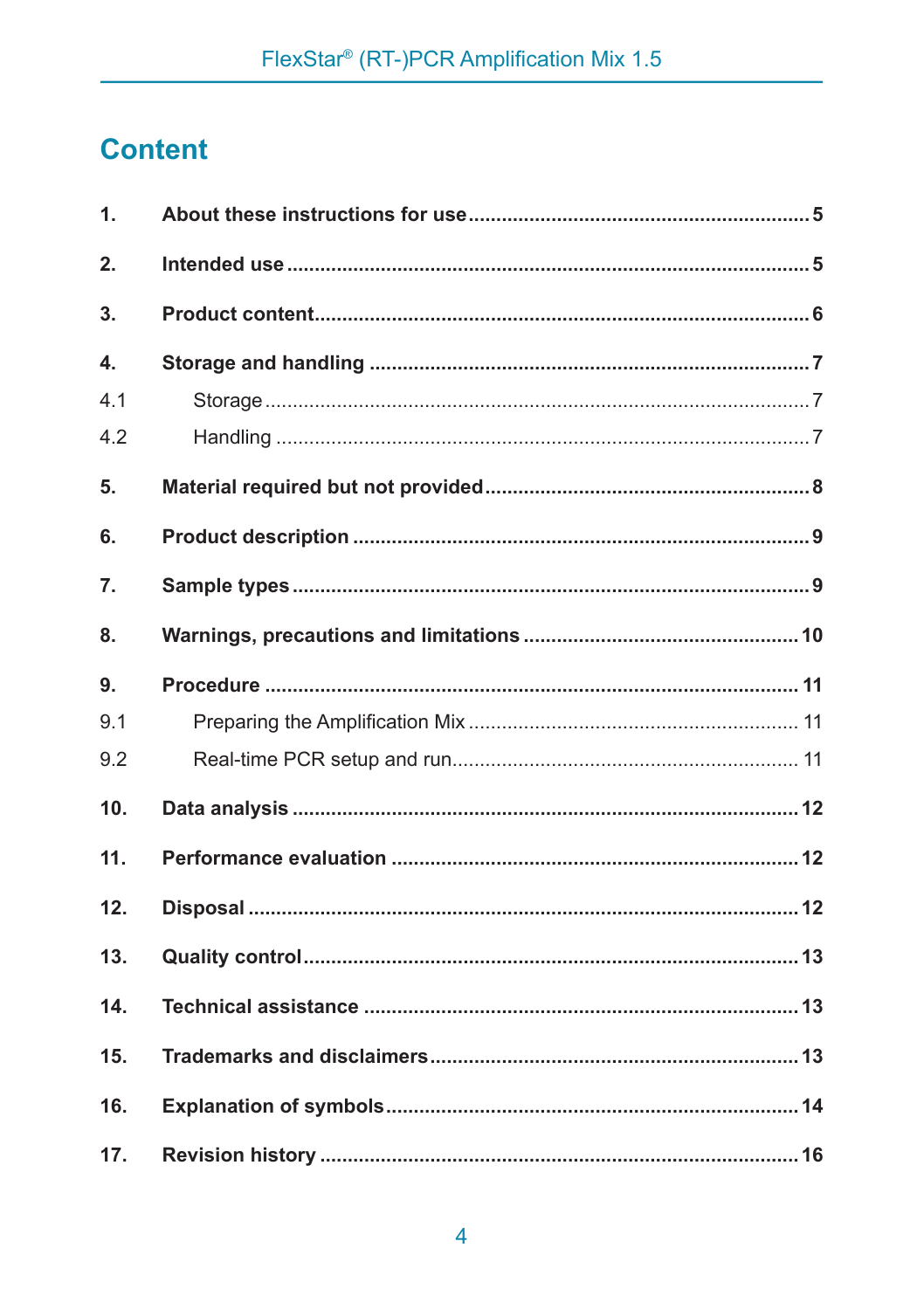#### <span id="page-4-0"></span>**1. About these instructions for use**

Throughout this manual, the terms CAUTION and NOTE have the following meanings:



Highlights operating instructions or procedures which, if not followed correctly, may result in personal injury or impact product performance. Contact altona Diagnostics technical support for assistance.

**NOTE**



Information is given to the user that is useful but not essential to the task at hand.

Read the instructions for use carefully before using the product.

### <span id="page-4-1"></span>**2. Intended use**

The FlexStar® (RT-)PCR Amplification Mix 1.5 is an enzyme mix for *in vitro* diagnostic purposes. It is intended to be used for the real-time PCR based amplification and detection of nucleic acids (DNA and RNA) derived from human specimens.

The FlexStar® (RT-)PCR Amplification Mix 1.5 is intended for use by professional users trained in molecular biological techniques and *in vitro* diagnostic procedures.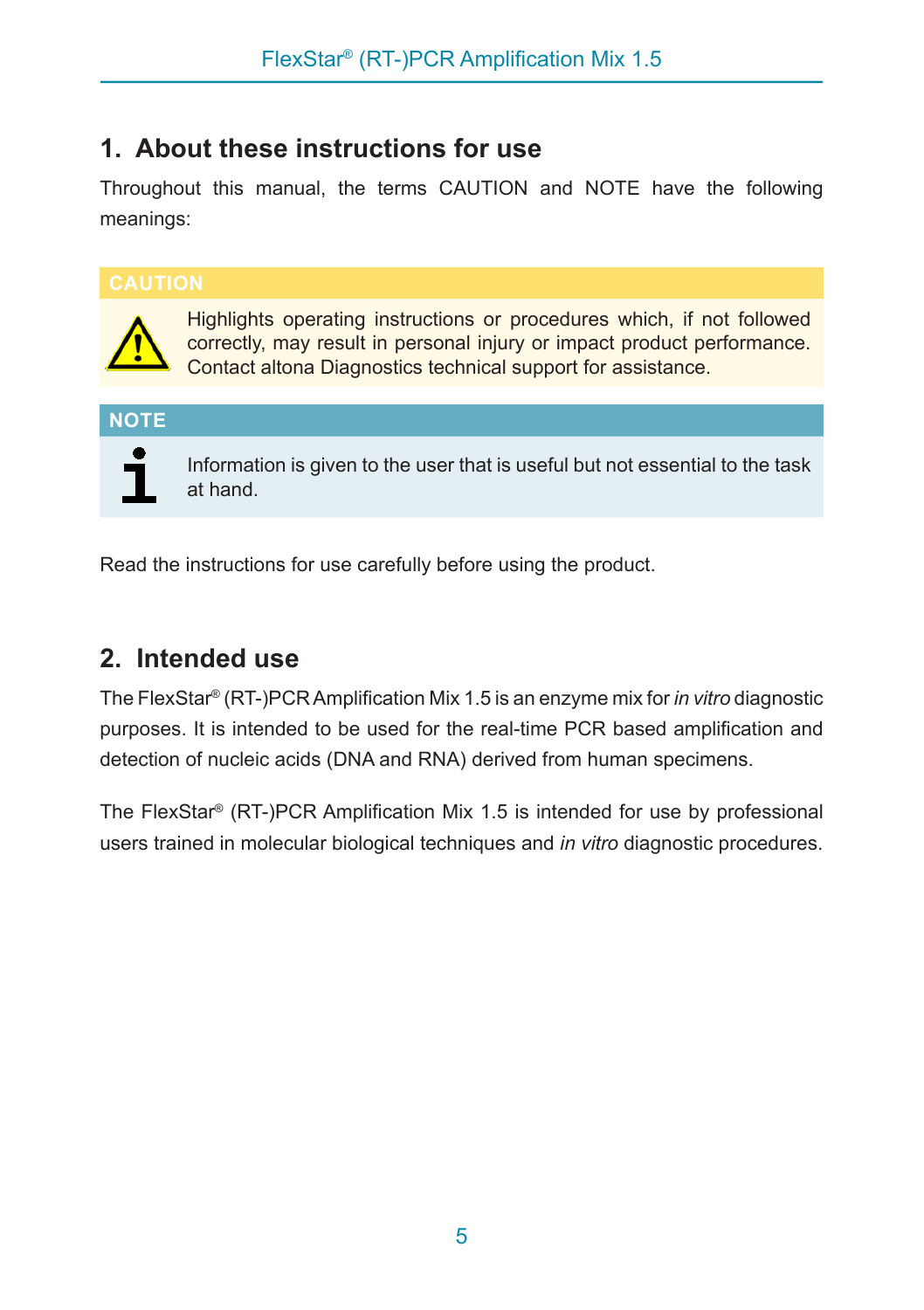### <span id="page-5-0"></span>**3. Product content**

The FlexStar® (RT-)PCR Amplification Mix 1.5 contains the following components:

#### **Table 1:** Kit components

| Lid color | l Component          | <b>Number of tubes</b> | <b>Nominal volume</b><br>$\vert \vert \vert \vert$ [µ $\vert$ /tube] |
|-----------|----------------------|------------------------|----------------------------------------------------------------------|
| Purple    | Amplification $Mix1$ |                        | 720                                                                  |

<sup>1)</sup> Contains biological material of animal origin



Before first use check the product and its components for completeness with respect to number and filling. Do not use a defective or incomplete product, product performance could be compromised.

Each Amplification Mix tube contains sufficient volume to perform 48 real-time PCRs when using 15 µl Amplification Mix per reaction in a total reaction volume of 30 µl.

The product is shipped on dry ice. Upon receipt and before first use check the product and its components for:

- **Integrity**
- Completeness with respect to number and filling
- Correct labeling
- Expiration date
- Frozen state upon arrival
- Clarity and absence of particles

If one or more product components are not frozen upon receipt or if tubes have been compromised during shipment or are missing, contact altona Diagnostics technical support for assistance (see chapter 14. Technical assistance).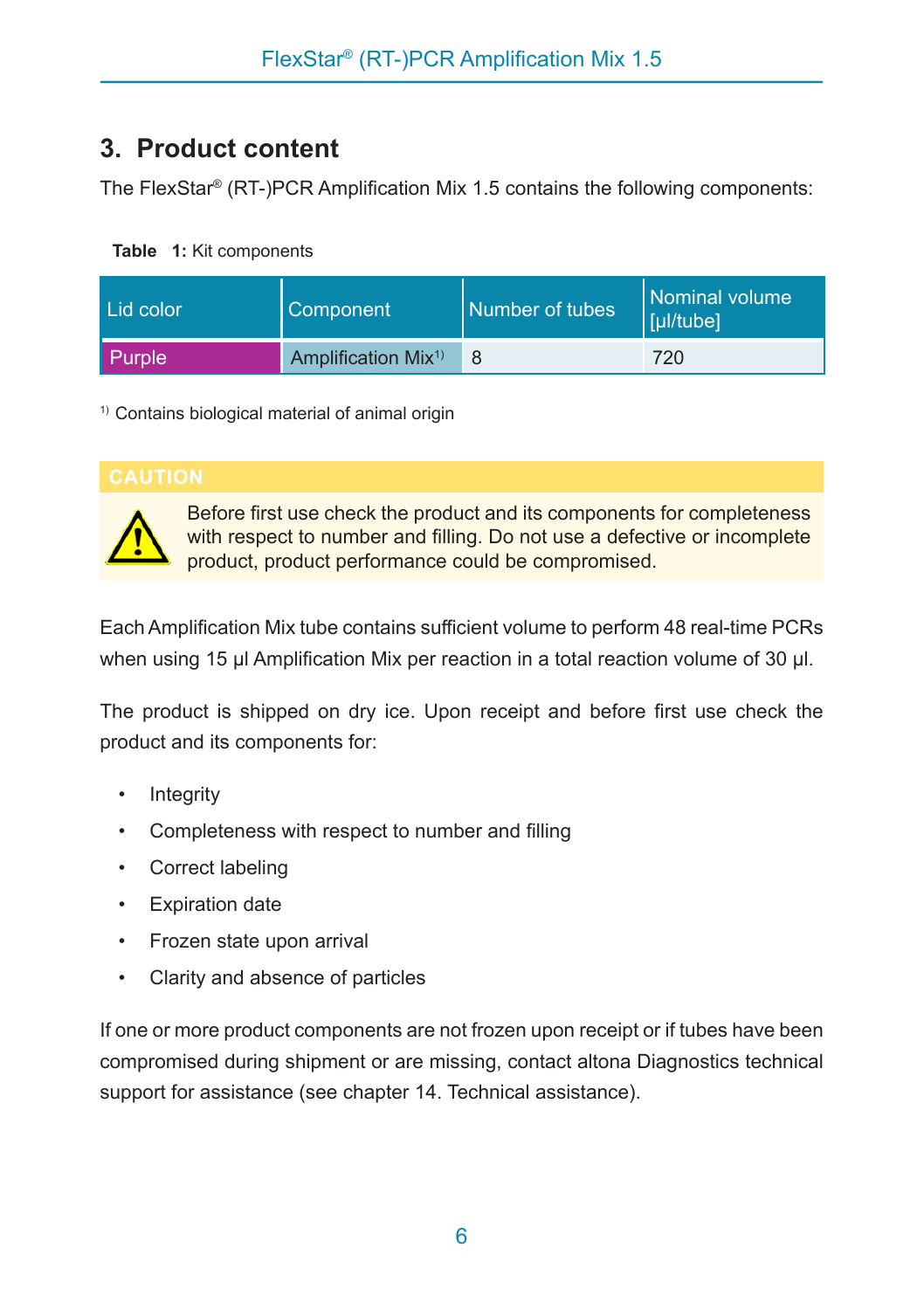### <span id="page-6-0"></span>**4. Storage and handling**

#### <span id="page-6-1"></span>**4.1 Storage**

All components of the FlexStar® (RT-)PCR Amplification Mix 1.5 must be stored at -25 °C to -15 °C upon arrival.

| <b>CAUTION</b> |                                                                   |  |  |  |
|----------------|-------------------------------------------------------------------|--|--|--|
|                | Improper storage conditions could compromise product performance. |  |  |  |
|                |                                                                   |  |  |  |
|                |                                                                   |  |  |  |





Do not use products beyond the expiration date. The use of expired products could compromise product performance.

#### <span id="page-6-2"></span>**4.2 Handling**

The Amplification Mix is a ready-to-use solution.

After thawing, the Amplification Mix is stable for 5 hours at up to +30 °C.

After use, close the Amplification Mix tubes and freeze them immediately.

Do not exceed the following thaw-freeze-sequence for each Amplification Mix tube: *Thaw 1 → Freeze 1 → Thaw 2 → Freeze 2 → Thaw 3 → Freeze 3 → Thaw 4 → Freeze 4 → Thaw 5*

The Amplification Mix should be protected from light.



Do not exceed thaw-freeze-sequence and handling durations specified in these instructions for use, as this could compromise product performance.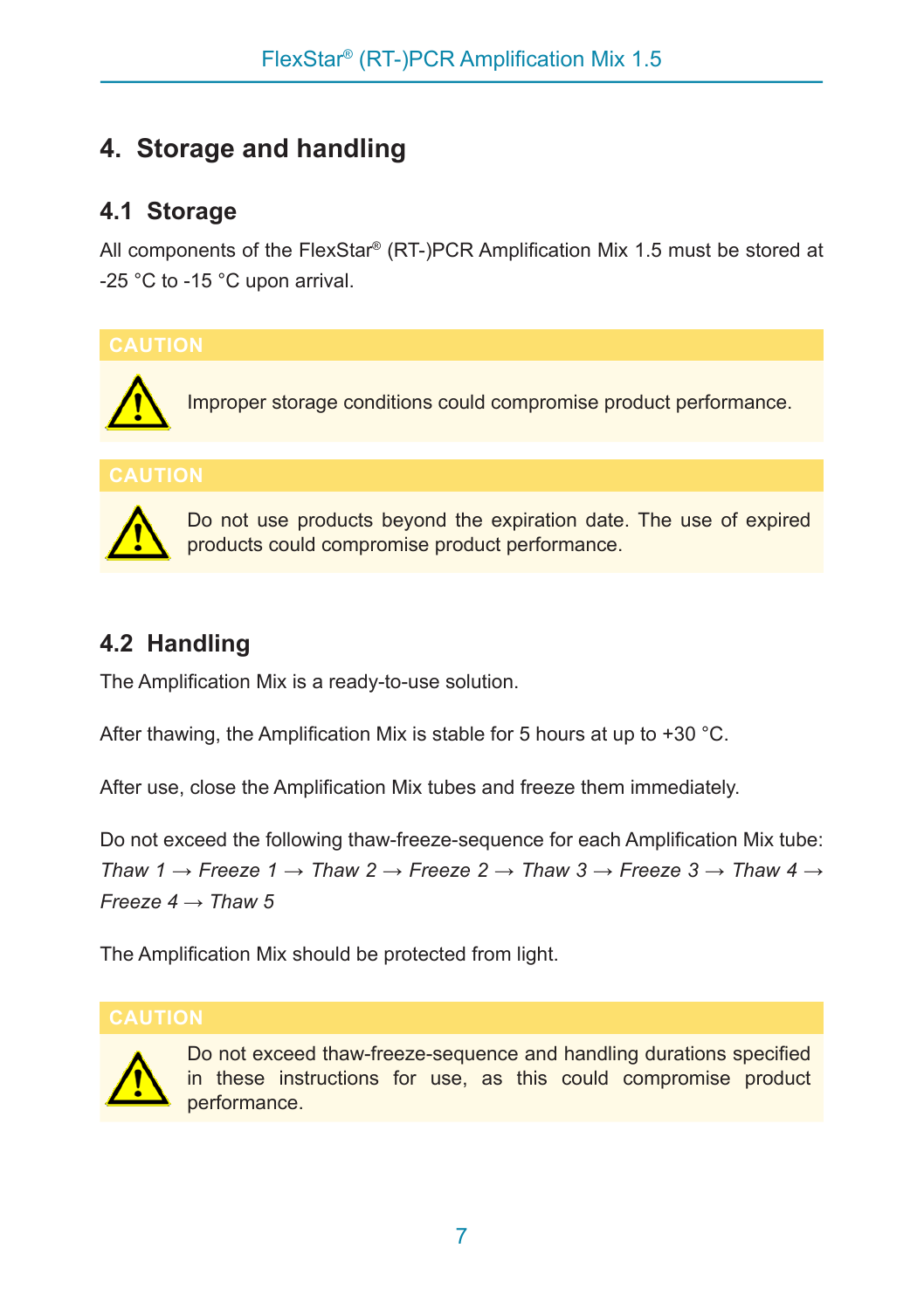Improper handling of product components and samples may cause contamination and could compromise product performance:

- Do not interchange vial or bottle caps.



- Store positive and/or potentially positive material separated from the kit components.
- Use separated working areas for sample preparation/reaction setup and amplification/detection activities.
- Always dispose gloves after handling positive and/or potentially positive material.
- Do not open the PCR plates and/or tubes post amplification.



Do not mix components from different FlexStar® (RT-)PCR Amplification Mix 1.5 lots, as this could compromise product performance.

### <span id="page-7-0"></span>**5. Material required but not provided**

- Desktop centrifuge with a rotor for 2 ml reaction tubes
- Vortex mixer
- Pipettes (adjustable)
- Pipette tips with filters (disposable)
- Powder-free gloves (disposable)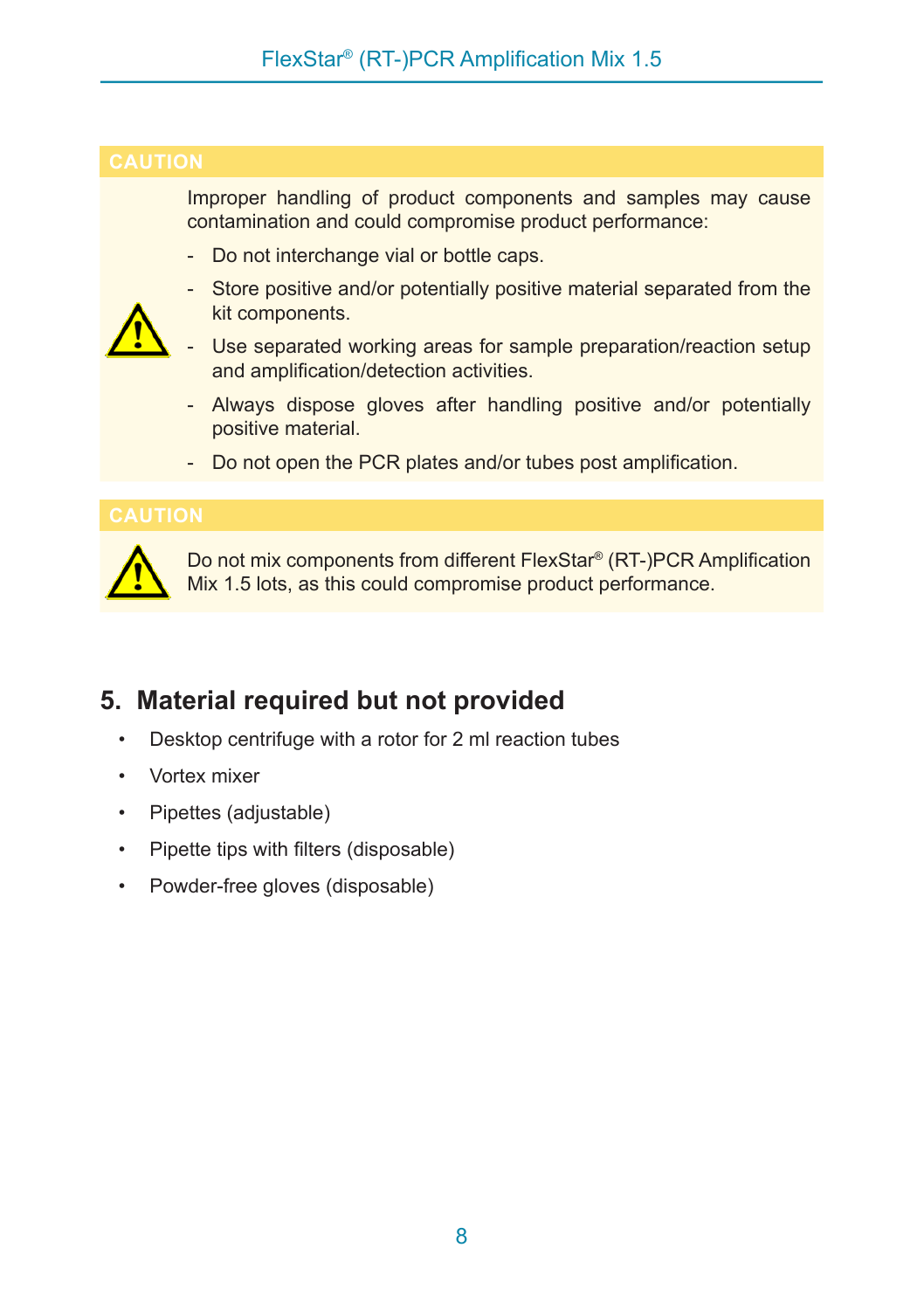### <span id="page-8-0"></span>**6. Product description**

The FlexStar® (RT-)PCR Amplification Mix 1.5 is an enzyme mix for *in vitro* diagnostic purposes. It is intended to be used for the real-time PCR based amplification and detection of nucleic acids (DNA and RNA) derived from human specimens.

Real-time PCR technology utilizes polymerase chain reaction (PCR) for the amplification of specific target sequences and target specific probes for the detection of the amplified DNA. The probes are labeled with fluorescent reporter and quencher dyes.

The Amplification Mix contains reverse transcriptase and DNA polymerase to allow reverse transcription, as well as PCR mediated amplification and target detection in conjunction with target specific primers and probes in one reaction setup.

### <span id="page-8-1"></span>**7. Sample types**

The FlexStar® (RT-)PCR Amplification Mix 1.5 is compatible with different sample types. DNA and/or RNA purified from human specimens is the starting material for applications using the FlexStar® (RT-)PCR Amplification Mix 1.5. The quality of the extracted nucleic acids has a profound impact on the product performance.

The suitability of the sample type and extraction method used in combination with the FlexStar® (RT-)PCR Amplification Mix 1.5 has to be validated by the user for each application.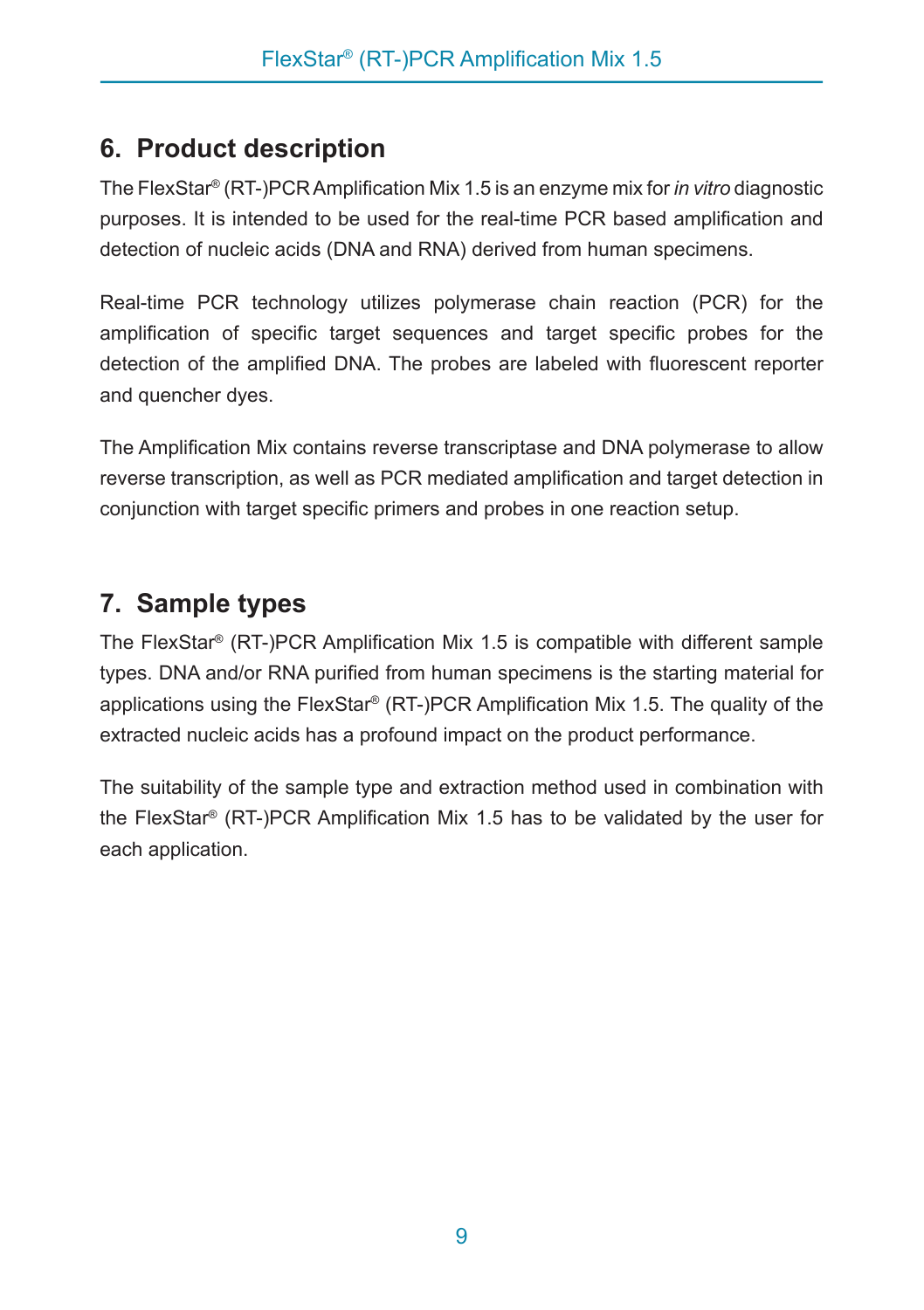#### <span id="page-9-0"></span>**8. Warnings, precautions and limitations**

- Before first use check the product and its components for completeness with respect to number and filling. Do not use a defective or incomplete product, product performance could be compromised.
- Improper storage conditions could compromise product performance.
- Do not use products beyond the expiration date. The use of expired products could compromise product performance.
- Do not exceed thaw-freeze-sequence and handling durations specified in these instructions for use, as this could compromise product performance.
- Improper handling of product components and samples may cause contamination and could compromise product performance:
	- Do not interchange vial or bottle caps.
	- Store positive and/or potentially positive material separated from the kit components.
	- Use separated working areas for sample preparation/reaction setup and amplification/detection activities.
	- Always dispose gloves after handling positive and/or potentially positive material.
	- Do not open the PCR plates and/or tubes post amplification.
- Do not mix components from different FlexStar® (RT-)PCR Amplification Mix 1.5 lots, as this could compromise product performance.
- A lack of centrifugation of the product components after thawing may cause contamination with reagent residues in the lids and could compromise product performance.
- The presence of PCR inhibitors (e.g. heparin) could cause false negative or invalid results.
- Always treat samples as infectious and (bio-)hazardous material in accordance with safety and laboratory procedures. For sample material spills promptly use an appropriate disinfectant. Handle contaminated materials as biohazardous.
- Disposal of hazardous and biological waste shall comply with local and national regulations to avoid environmental contamination.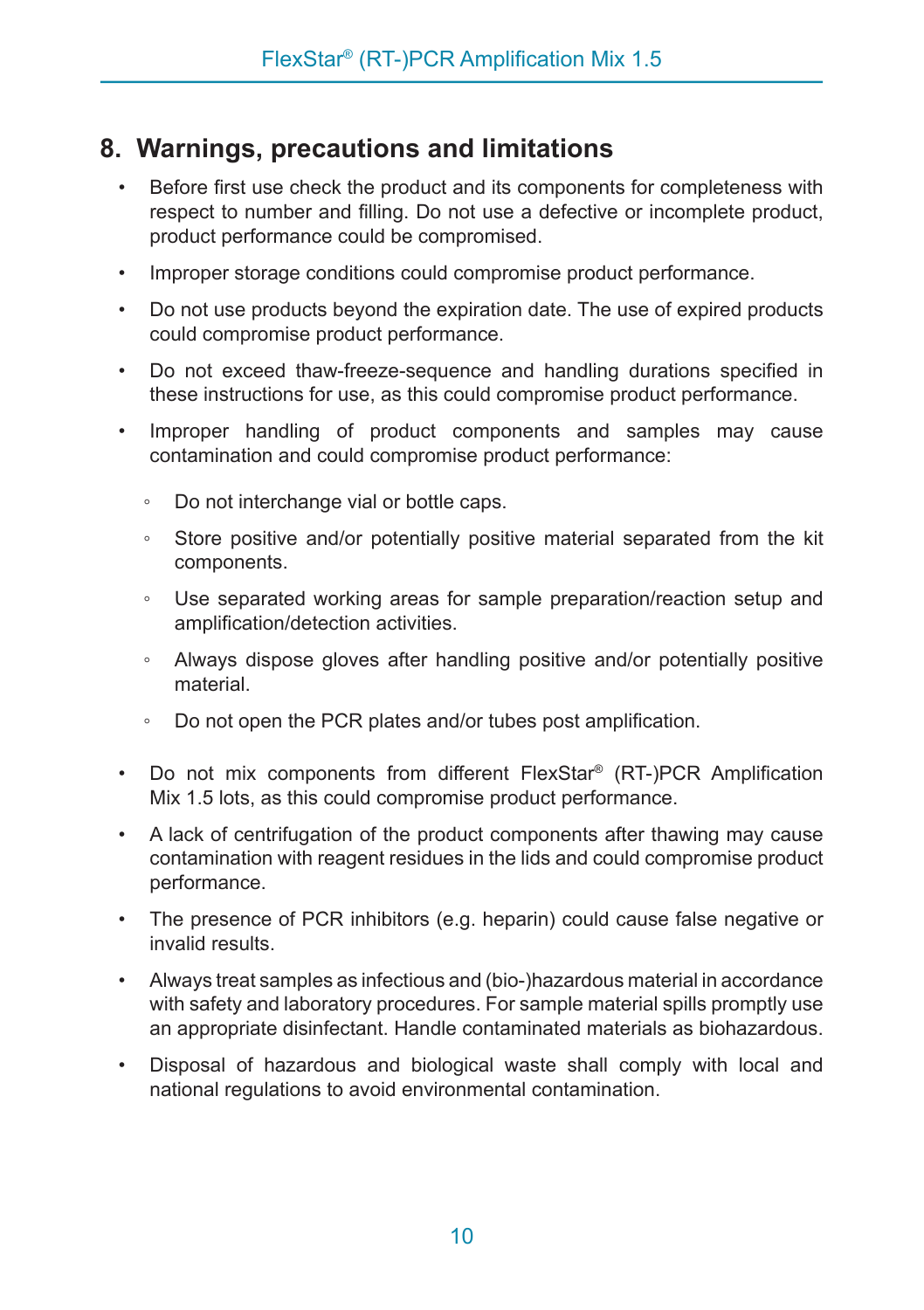### <span id="page-10-0"></span>**9. Procedure**

#### <span id="page-10-1"></span>**9.1 Preparing the Amplification Mix**

Prepare the Amplification Mix as follows:

- Completely thaw the appropriate number of Amplification Mix tubes at room temperature (max. +30 °C) and vortex for 5 seconds.
- Briefly centrifuge the Amplification Mix tubes before usage to avoid drops in the lid.



A lack of centrifugation of the product components after thawing may cause contamination with reagent residues in the lids and could compromise product performance.



Do not mix components from different FlexStar® (RT-)PCR Amplification Mix 1.5 lots, as this could compromise product performance.

#### <span id="page-10-2"></span>**9.2 Real-time PCR setup and run**

For real-time (RT-)PCR analysis 15 µl Amplification Mix have to be used in a total reaction volume of 30 µl. The detailed reaction setup and (RT-)PCR run settings depend on the primer/probe system and the real-time PCR instrument used in combination with the FlexStar® (RT-)PCR Amplification Mix 1.5.

The suitability of the PCR setup and run settings has to be validated by the user for each application.



The presence of PCR inhibitors (e.g. heparin) could cause false negative or invalid results.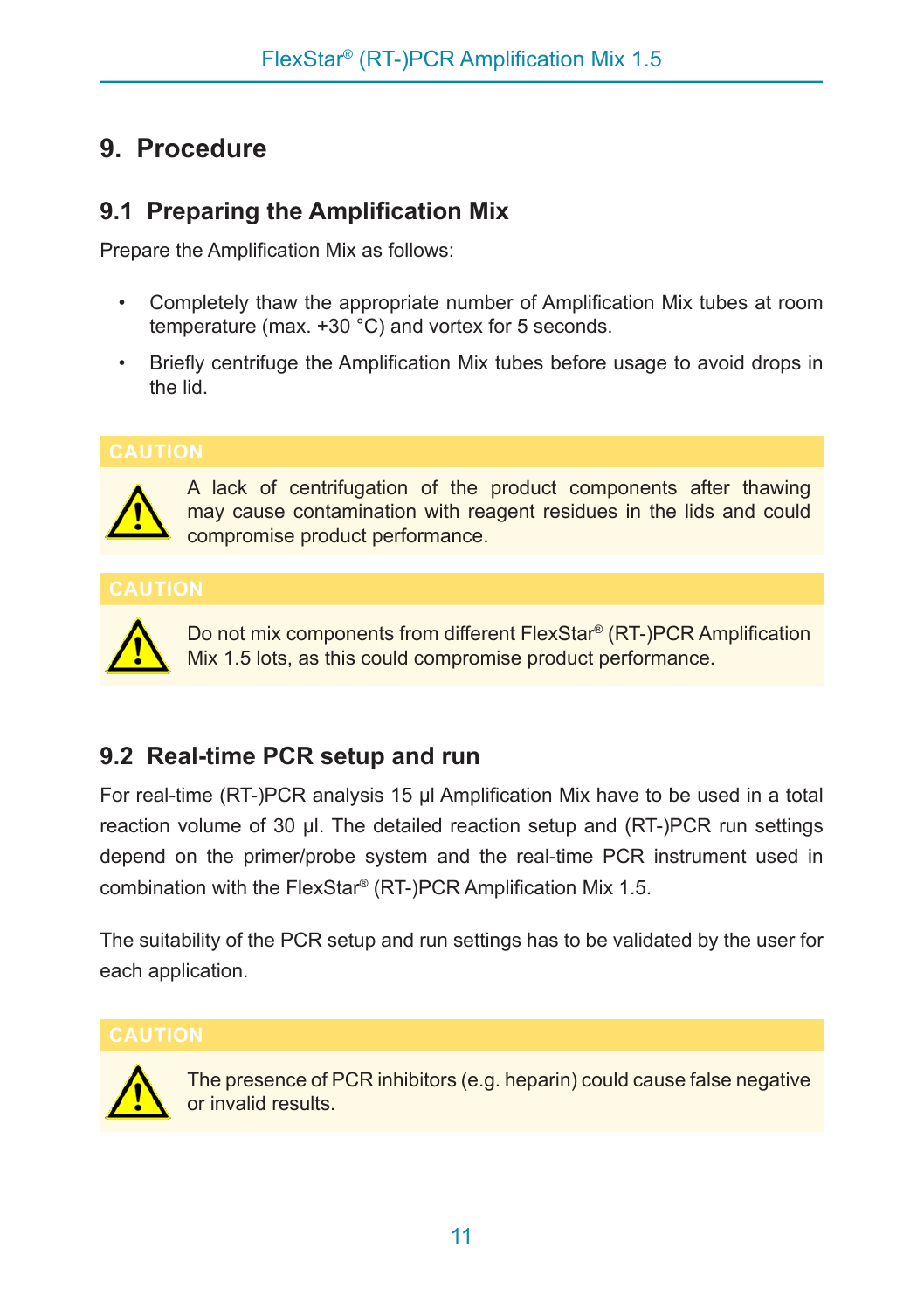#### <span id="page-11-0"></span>**10. Data analysis**

The data analysis procedure including fluorescence detection channel selection as well as run and result validity criteria depends on the real-time PCR instrument, the primer/probe system and the controls used in combination with the FlexStar® (RT-)PCR Amplification Mix 1.5.

The suitability of the data analysis procedure has to be validated by the user for each application.

### <span id="page-11-1"></span>**11. Performance evaluation**

The performance of the FlexStar® (RT-)PCR Amplification Mix 1.5 was exemplarily verified in conjunction with the FlexStar® SARS-CoV-2 & FLU RT-PCR Detection Mix 1.5. For further information refer to the respective instructions for use.

### <span id="page-11-2"></span>**12. Disposal**

Dispose of hazardous and biological waste in compliance with local and national regulations. Leftover product components and waste should not be allowed to enter sewage, water courses or the soil.



Always treat samples as infectious and (bio-)hazardous material in accordance with safety and laboratory procedures. For sample material spills promptly use an appropriate disinfectant. Handle contaminated materials as biohazardous.



Disposal of hazardous and biological waste shall comply with local and national regulations to avoid environmental contamination.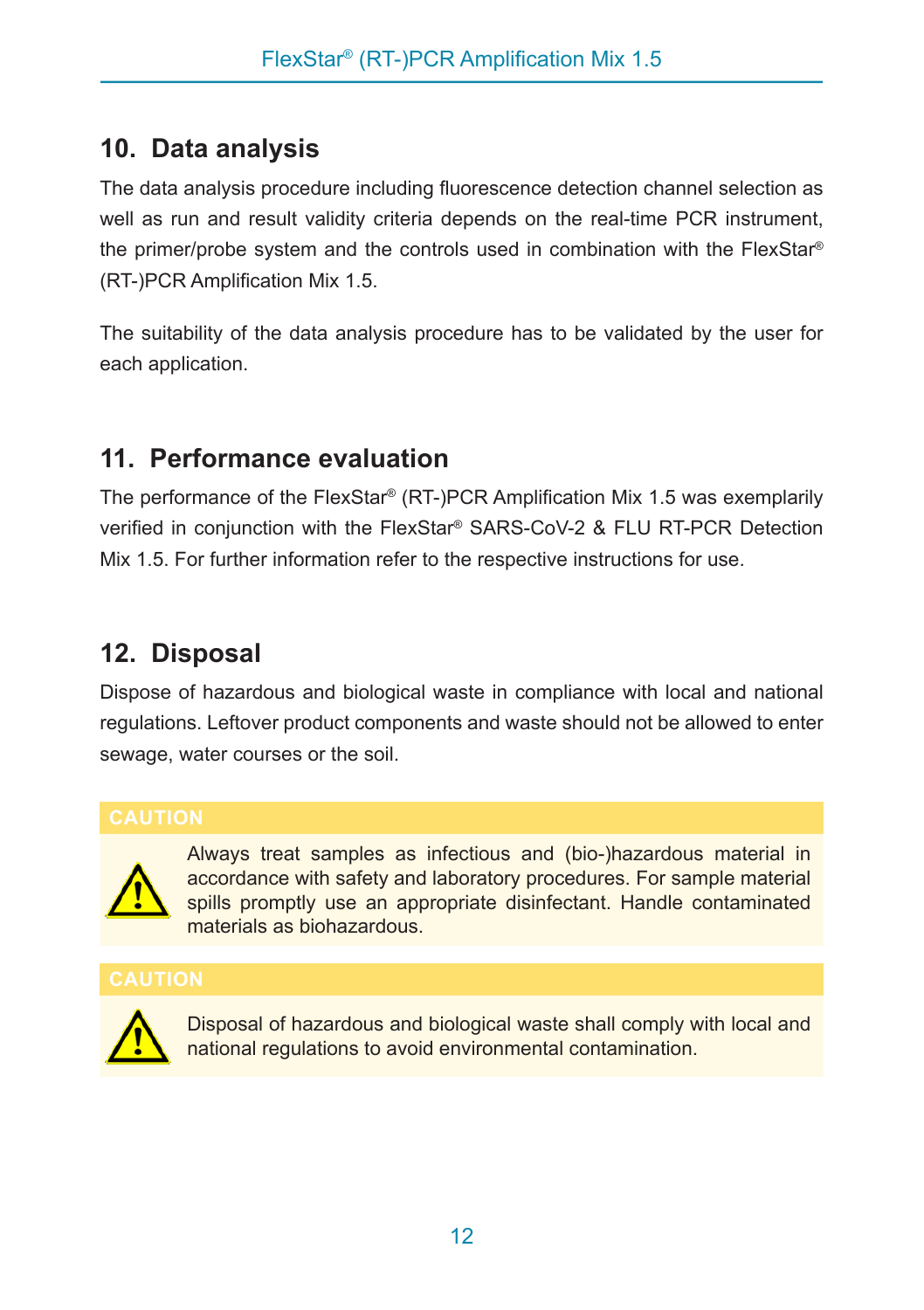### <span id="page-12-0"></span>**13. Quality control**

In accordance with the altona Diagnostics GmbH EN ISO 13485-certified Quality Management System, each lot of FlexStar® (RT-)PCR Amplification Mix 1.5 is tested against predetermined specifications to ensure consistent product quality.

#### <span id="page-12-1"></span>**14. Technical assistance**

For customer support, contact altona Diagnostics technical support:

| e-mail: | support@altona-diagnostics.com |
|---------|--------------------------------|
| phone:  | +49-(0)40-5480676-0            |

#### **NOTE**

Any serious incident that has occurred in relation to this product shall be reported to altona Diagnostics and the competent authority of your country.

#### <span id="page-12-2"></span>**15. Trademarks and disclaimers**

FlexStar® (altona Diagnostics).

Registered names, trademarks, etc. used in this document, even if not specifically marked as such, are not to be considered unprotected by law.

The FlexStar® (RT-)PCR Amplification Mix 1.5 is a CE-marked product according to the European *in vitro* diagnostic Regulation (EU) 2017/746.

Product not FDA cleared or approved.

Not available in all countries.

© 2022 altona Diagnostics GmbH; all rights reserved.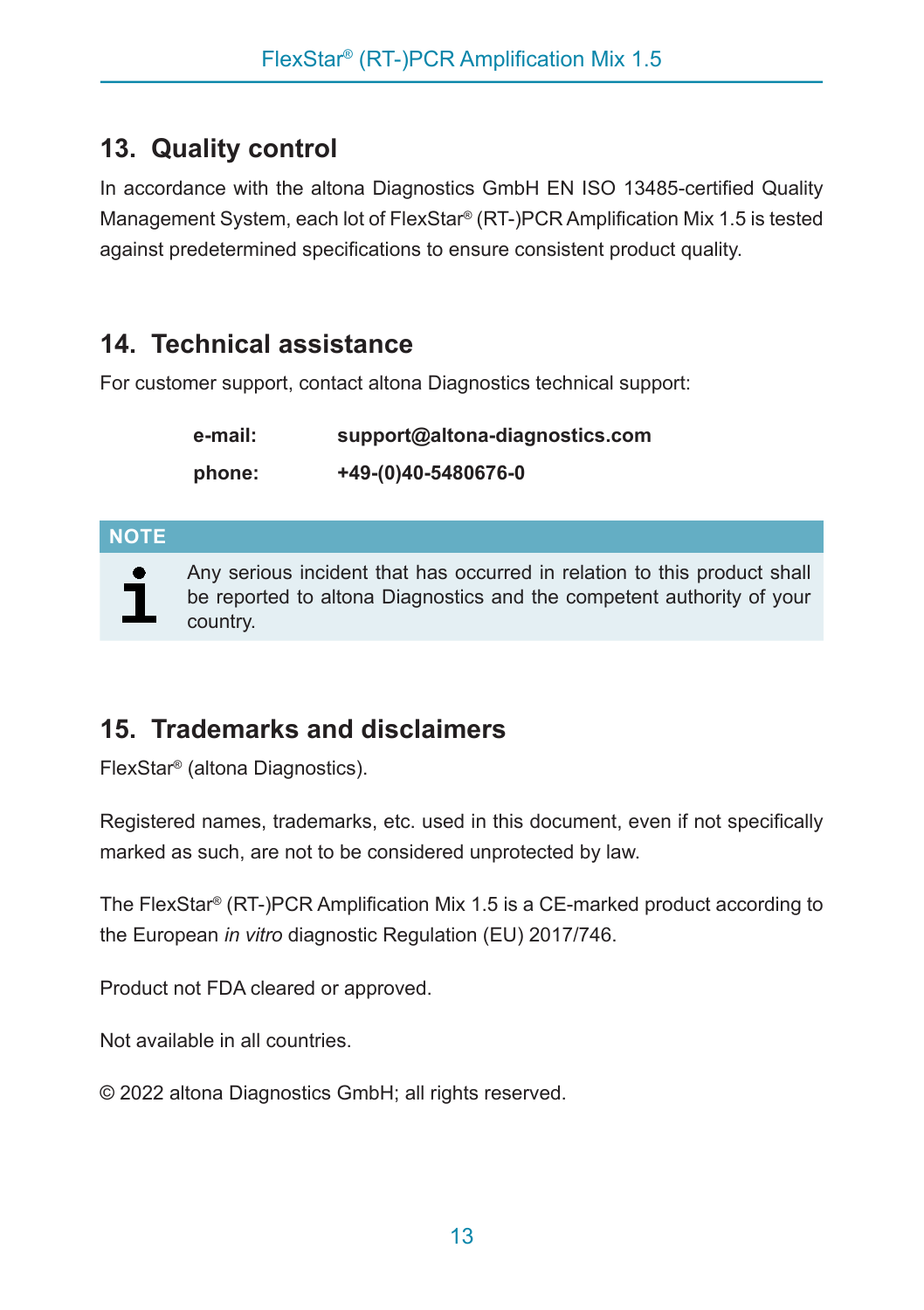## <span id="page-13-0"></span>**16. Explanation of symbols**

| <b>Symbol</b>         | <b>Explanation</b>                                 |
|-----------------------|----------------------------------------------------|
| <b>IVD</b>            | In vitro diagnostic medical device                 |
| <b>GTIN</b>           | Global Trade Item Number                           |
| <b>LOT</b>            | Batch code                                         |
| <b>CONT</b>           | Content                                            |
| CAP                   | Cap color                                          |
| <b>REF</b>            | Catalogue number                                   |
| <b>NUM</b>            | Number                                             |
| COMP                  | Component                                          |
| i                     | Consult instructions for use                       |
| $\bigtriangledown$    | Contains sufficient for "n" tests/reactions (rxns) |
| $\chi$                | Temperature limit                                  |
| $\boldsymbol{\Sigma}$ | Use-by date                                        |
| <u>ma</u>             | Manufacturer                                       |
|                       | Caution                                            |
| <b>MAT</b>            | Material number                                    |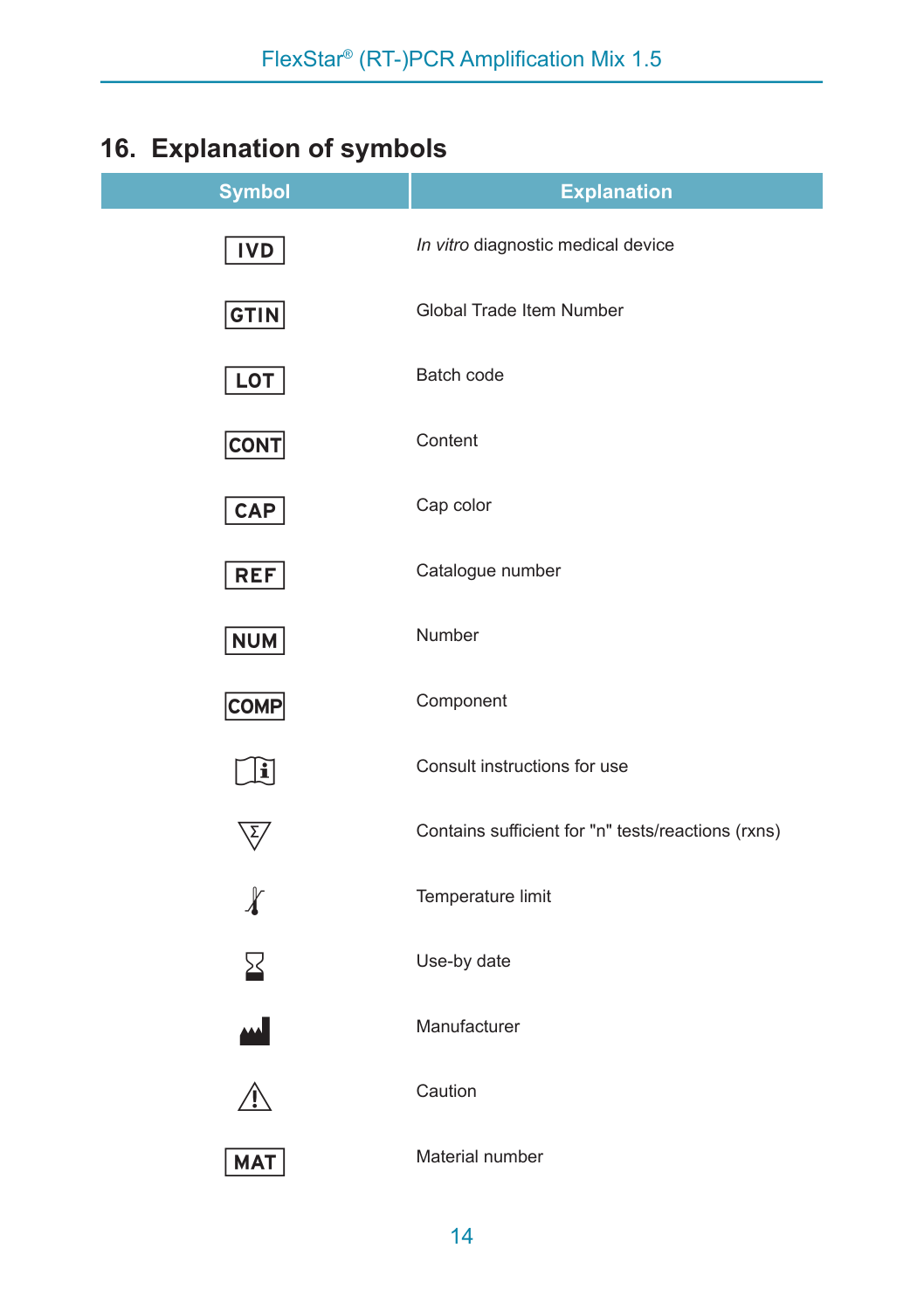| <b>Symbol</b> | <b>Explanation</b>                            |
|---------------|-----------------------------------------------|
|               | Version                                       |
|               | Note                                          |
| <b>BIO</b>    | Contains biological material of animal origin |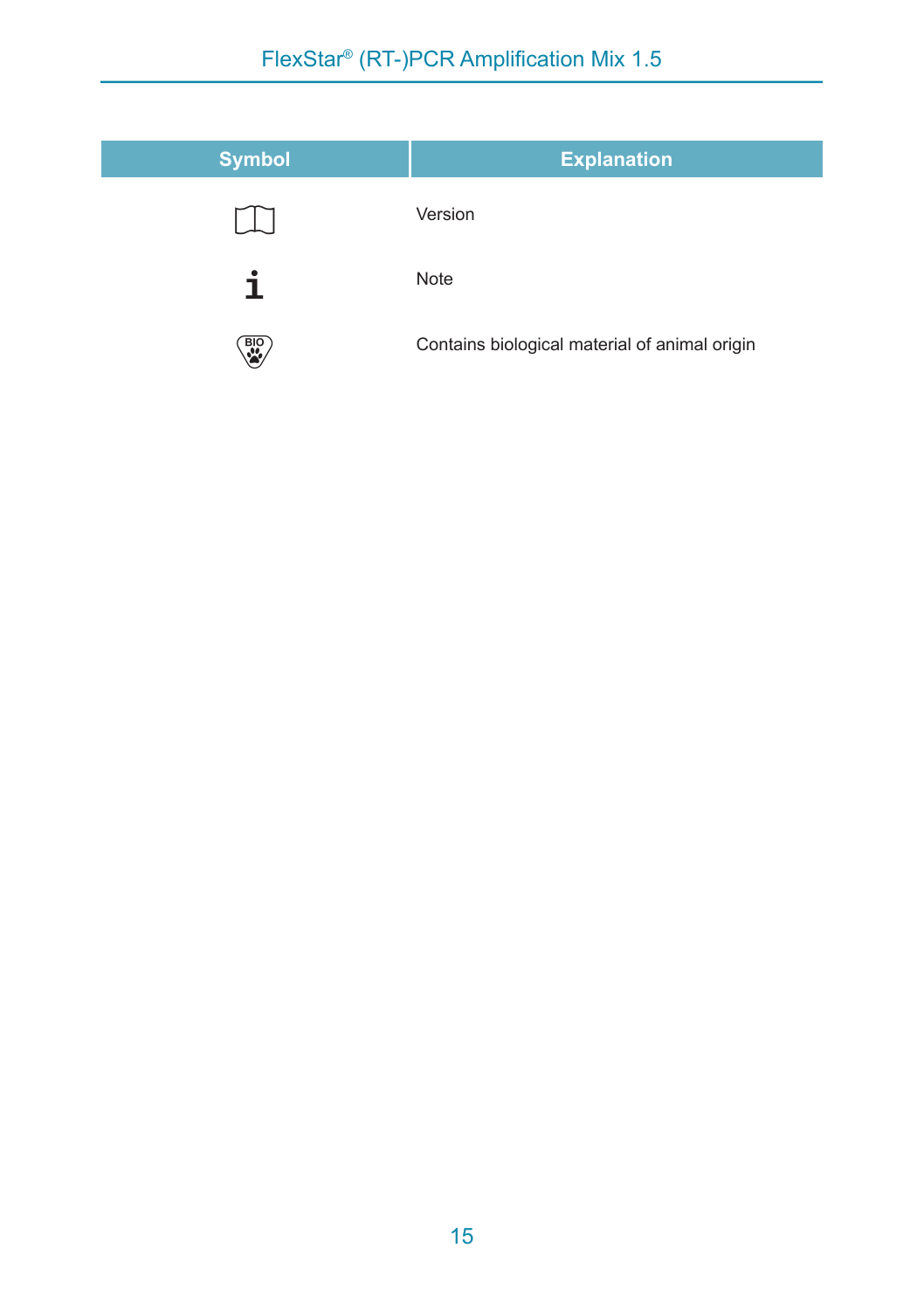## <span id="page-15-0"></span>**17. Revision history**

**Table 2:** Revision history

| <b>Identifier</b>               | Date of issue<br>[month/year] | <b>Modifications</b>                                                                                                                                                                                                                                                                                                                                                                                                                                                          |
|---------------------------------|-------------------------------|-------------------------------------------------------------------------------------------------------------------------------------------------------------------------------------------------------------------------------------------------------------------------------------------------------------------------------------------------------------------------------------------------------------------------------------------------------------------------------|
| MAN-FS0011510-<br><b>EN-S01</b> | 02/2022                       | Initial release                                                                                                                                                                                                                                                                                                                                                                                                                                                               |
| MAN-FS0011510-<br><b>EN-S02</b> | 05/2022                       | Chapter 2: modification of the intended use<br>$\bullet$<br>Chapter 15: exchange of "European in vitro"<br>$\bullet$<br>diagnostic directive 98/79/EC" with "European<br><i>in vitro</i> diagnostic Regulation (EU) 2017/746"<br>Chapter 15: exchange of the sentence "Product"<br>$\bullet$<br>not licensed with Health Canada and not<br>FDA cleared or approved." with the sentence<br>"Product not FDA cleared or approved."<br>Additional editorial changes<br>$\bullet$ |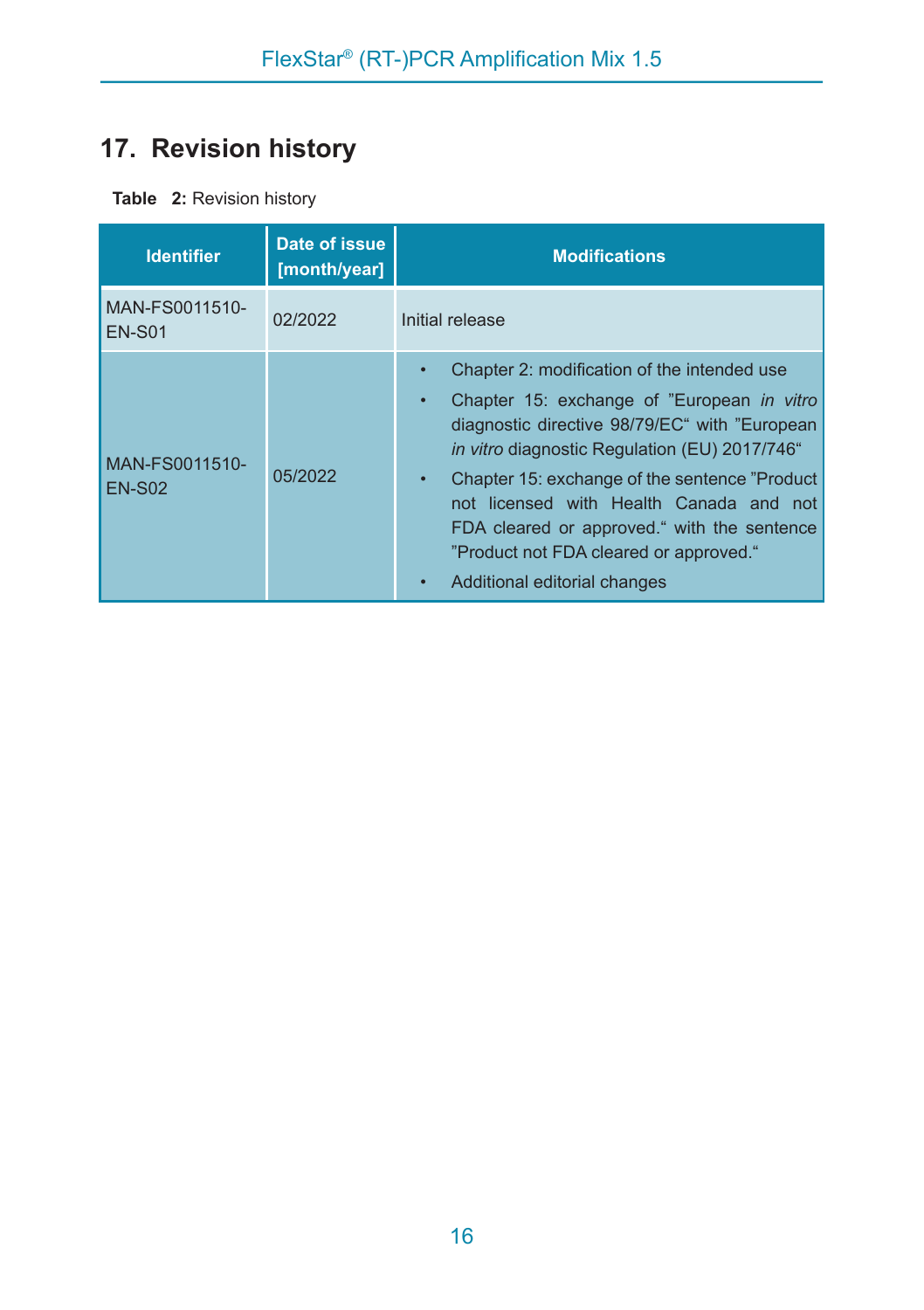**page intentionally left blank**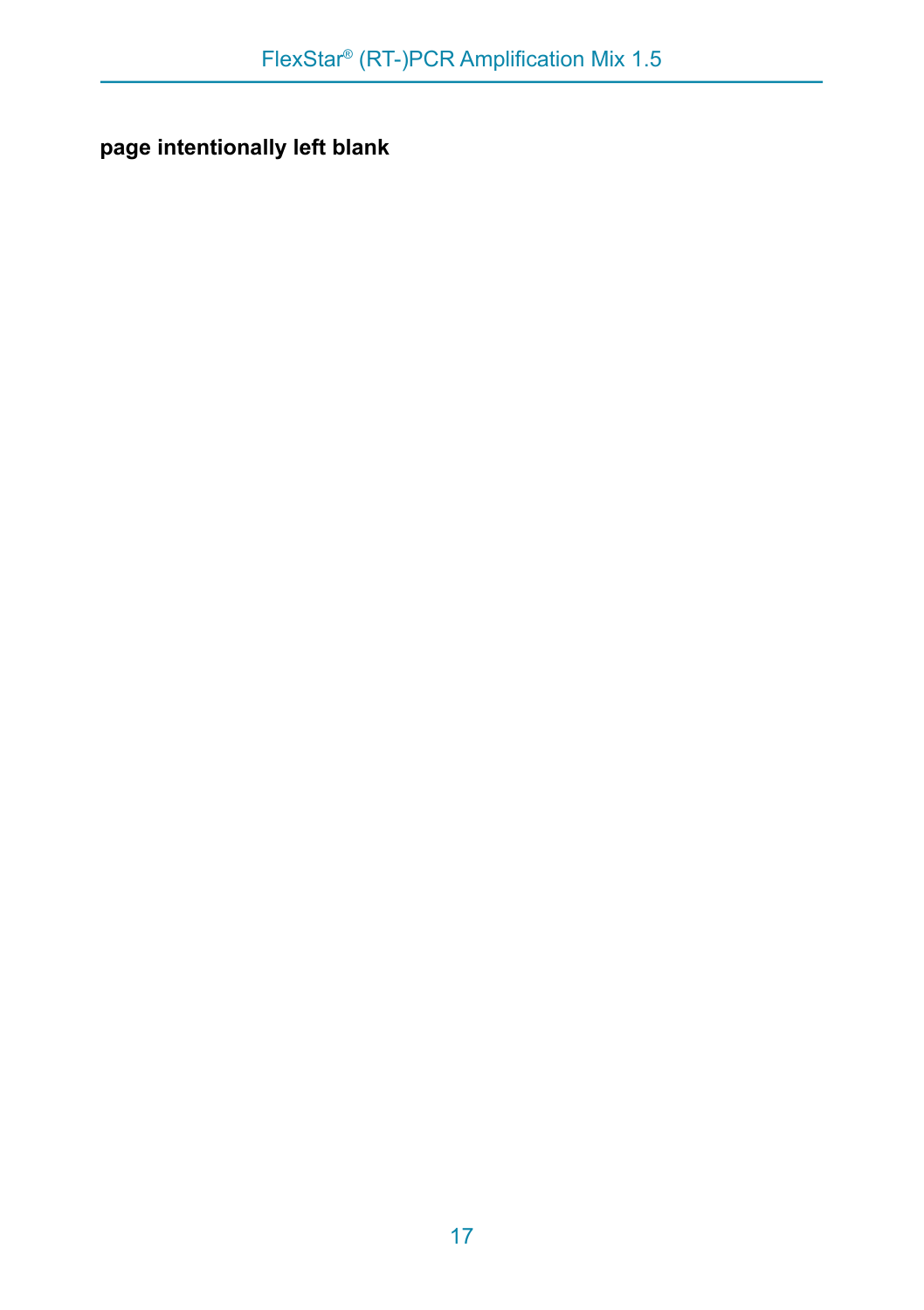**page intentionally left blank**